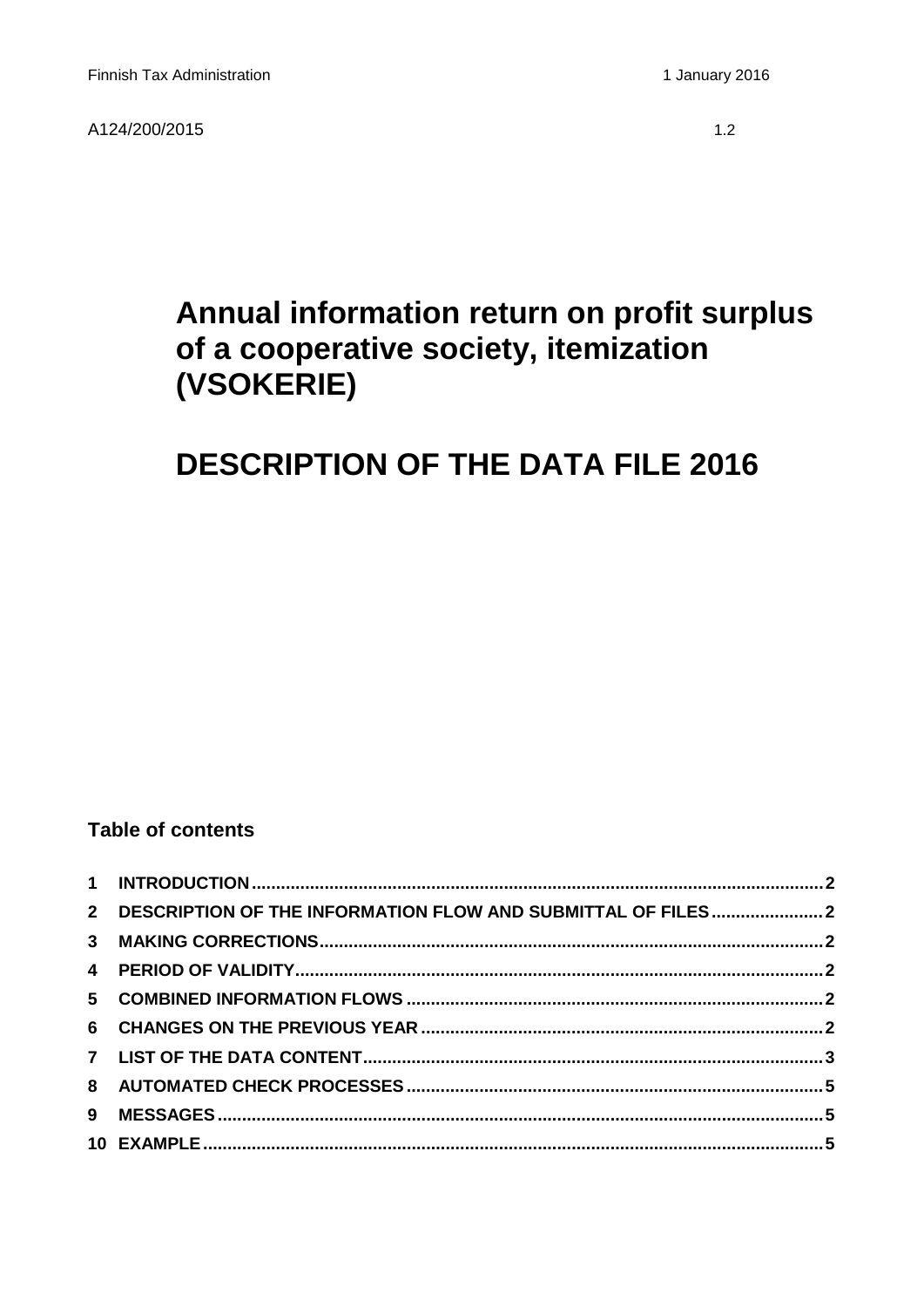#### <span id="page-1-0"></span>**1 INTRODUCTION**

This guidance explains the structure of the required inbound file and the check procedures that follow. For more information, see [Description of e-File](http://www.vero.fi/download/Sahkoisen_ilmoittamisen_yleiskuvaus_ENGL20/%7B956D482C-4A28-48D2-BE25-00112D97AE00%7D/12064) .

#### <span id="page-1-1"></span>**2 DESCRIPTION OF THE INFORMATION FLOW AND SUBMITTAL OF FILES**

**Cooperatives that distribute profit surplus** to their shareholders must report the payments every year, so as to give details on all **amounts of surplus that become available to their beneficiary for cash payment** even if the beneficiary didn't yet accept payment.

You must file your information return electronically if you had more than five (5) recipients of payments. However, the requirement to use e-filing does not concern physical persons and estates of deceased physical persons unless they operate a trade, business, or an agricultural farm/forestry farm.

However, situations of substitute surplus—where profit surplus amounts are being paid on a share that has been lent—involve reporting on another tax form (Form 7847).

For more information and instructions, go to the 'Annual Information Returns' pages of the Website, > Forms > Employer Payroll Report and other annual information return forms.

Logging in with a Katso ID and password entitles you to submit Employer Payroll Reports on the condition that you have the user privileges of the Master User, Parallel Master User, or Annual Information Report Filer. The system checks this on the basis of the Business ID entry (data element 010 or pos. 20-30). If an account operator (such as a bank) is completing the report on the actual filer's behalf, the system checks Account Operator's Business ID (data element 080, pos. 384-396) instead.

#### <span id="page-1-2"></span>**3 MAKING CORRECTIONS**

For more information, see Making corrections to e-filed submittals of information returns.

#### <span id="page-1-3"></span>**4 PERIOD OF VALIDITY**

This specification sets out the requirements of file formatting that come into force 23 February 2016 and continue to be in force until a new version of this specification is released.

Due date for filing is 3 February 2017.

#### <span id="page-1-4"></span>**5 COMBINED INFORMATION FLOWS**

You may send us the following flows in the same computer file as you are sending your VSOKERIE flow:

− VSOKVYHT

#### <span id="page-1-5"></span>**6 CHANGES ON THE PREVIOUS YEAR**

| Data Name | Data element | <b>Description</b> |
|-----------|--------------|--------------------|
|           |              |                    |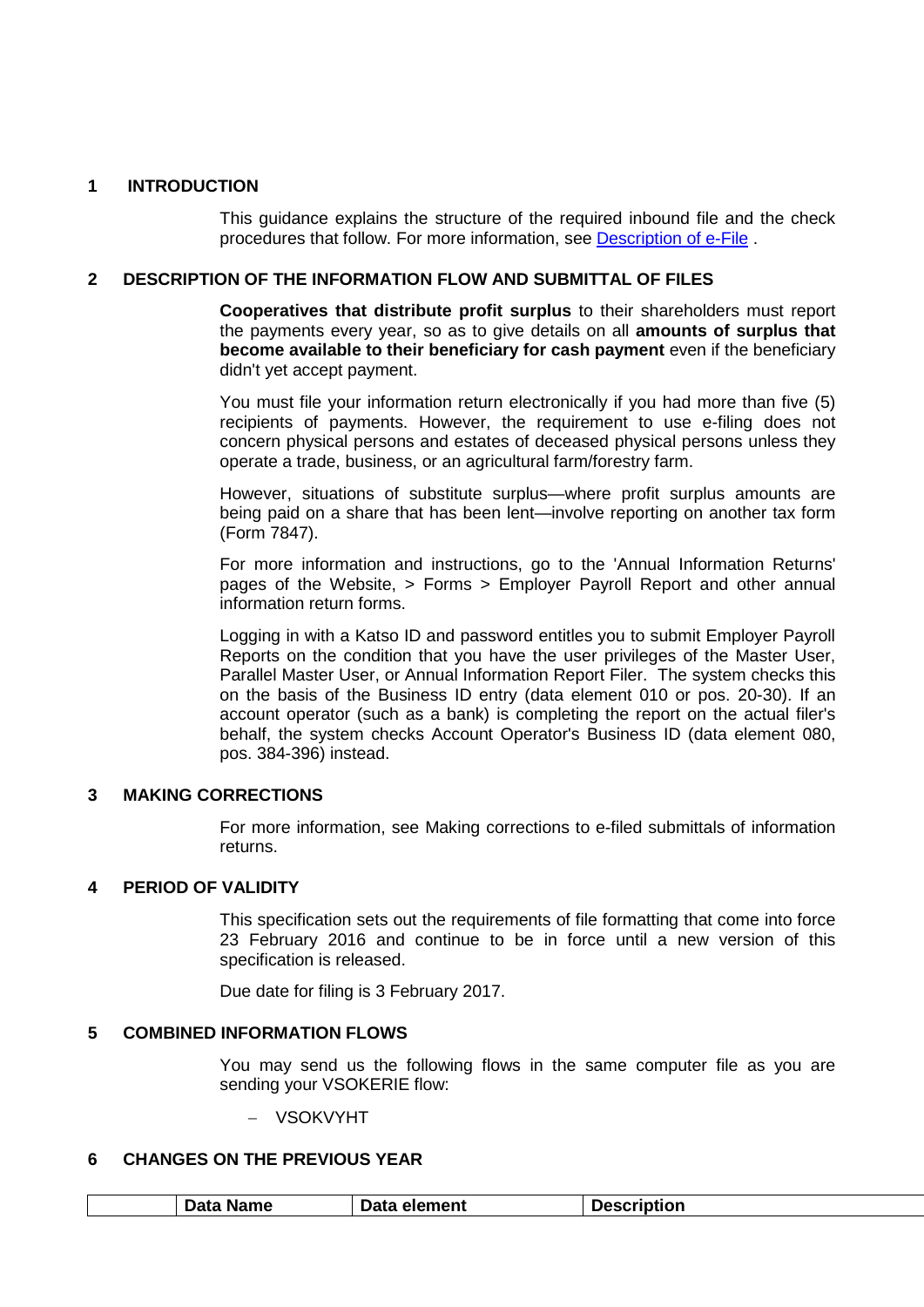| 1.1 | 10/230                    | Document type                                                                                      | Removed (see Making Corrections)                                                                          |
|-----|---------------------------|----------------------------------------------------------------------------------------------------|-----------------------------------------------------------------------------------------------------------|
|     | 10/082                    | <b>Deletion</b>                                                                                    | This is a new Data Element.                                                                               |
|     | 12-13/209                 | Type of Payment                                                                                    | Now refers to pos. 084                                                                                    |
|     | 20-30/202                 | Business ID of the<br>cooperative society<br>distributing profit surplus                           | Now refers to pos. 010                                                                                    |
|     | 15-18/203                 | Year of payment                                                                                    | Now refers to pos. 058                                                                                    |
|     | 57-67/232                 | <b>Beneficiary's Business</b><br>ID/personal identity code                                         | Now refers to pos. 083                                                                                    |
|     | 93-106/234<br>107-120/235 | Amount of (gross) profit<br>surplus                                                                | Now the format is 'R'.                                                                                    |
|     | 121-134/240               | Amount of tax withheld on<br>profit surplus<br>Amount of equity shares in<br>a cooperative society | If Data Element format is 'R', entries must ha<br>decimals.<br>Decimal separator character: the Comma (,) |
|     | 251-285/048               | Software application that<br>produced this file                                                    | This is a new Data Element.                                                                               |
|     | 287-300/198               | Send Date and Time -<br>populated by the service<br>provider                                       | This is a new Data Element.                                                                               |
| 1.2 | 46-53/212                 | Date from which profit<br>surplus has been ready for<br>payment                                    | Added as a (T) Data Element.                                                                              |

## <span id="page-2-0"></span>**7 LIST OF THE DATA CONTENT**

Descriptions of the column entries:

| <b>Position</b> | The place where the data is located; concerns the fixed-length<br>format.                                                                                                                                                                                                                                                 |
|-----------------|---------------------------------------------------------------------------------------------------------------------------------------------------------------------------------------------------------------------------------------------------------------------------------------------------------------------------|
| P/V             | <b>P</b> mandatory field                                                                                                                                                                                                                                                                                                  |
|                 | V not mandatory field                                                                                                                                                                                                                                                                                                     |
| Τ               | <b>T</b> refers to names and identity codes when making corrections<br>and sending in a file that deletes previous entries (082:D). It is<br>required that the name and ID are exactly the same as in the<br>previous filing. No other information is required in a deletion file<br>except the names and identity codes. |
| LЛ              | If there is an asterisk * in the L/T column, it means Tamo will run a<br>check on the user entries.                                                                                                                                                                                                                       |
|                 | V/P means that the field is not mandatory unless special<br>conditions apply. V/P means that the field is not mandatory<br>unless special conditions apply. In conditional sections, filling in<br>the field, or the result of a calculation, determine whether some<br>other information is mandatory.                   |
|                 | # means that you cannot populate the field if the field preceded by<br>a # character is populated. If populating it with a zero is OK, it is<br>mentioned in the Data Element Description text.                                                                                                                           |
|                 | If there is an L in the L/T column, it means that a formula<br>determining the value is in existence, but Tamo does not run an                                                                                                                                                                                            |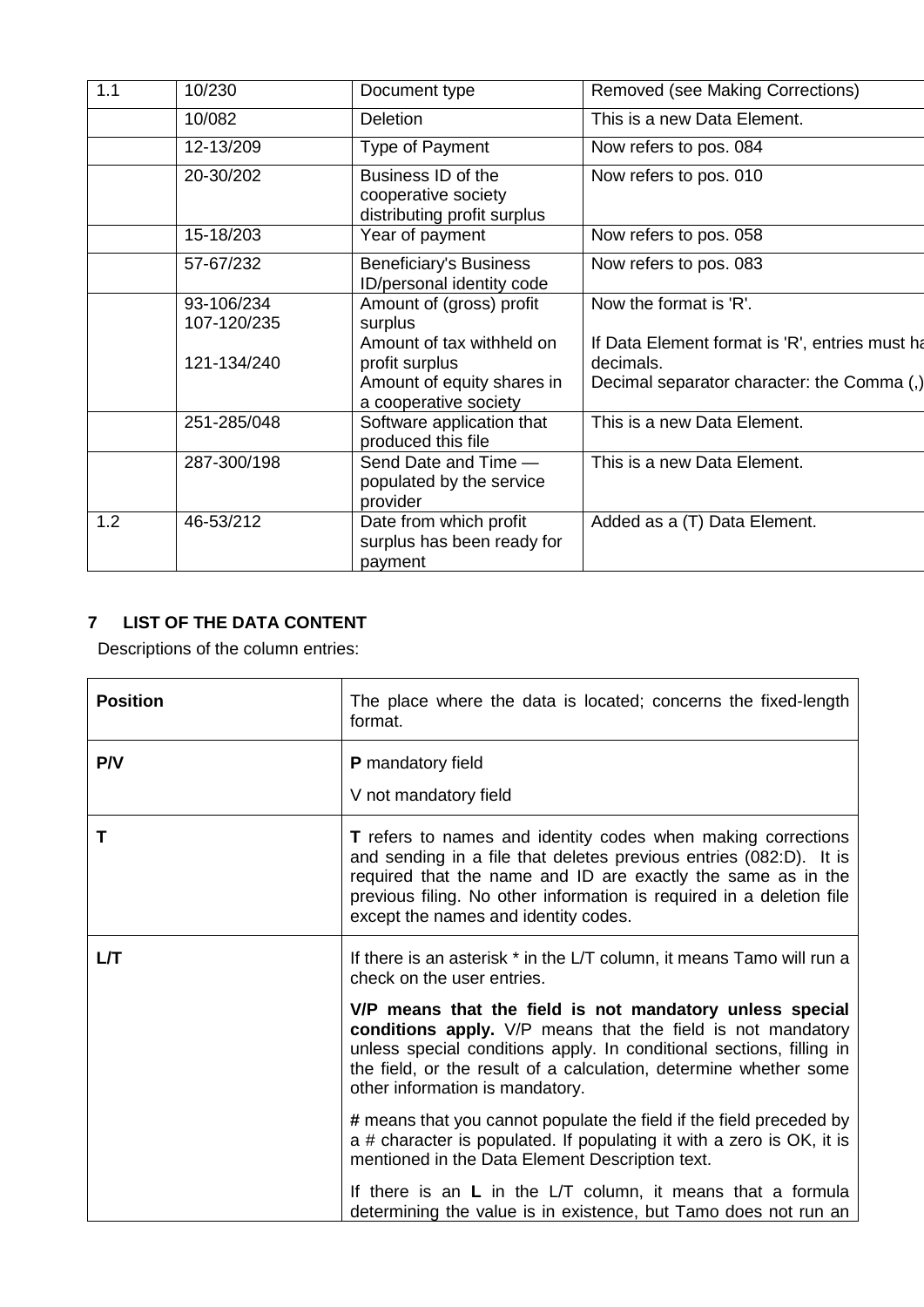|                            | automated check.                                                                                                                                    |
|----------------------------|-----------------------------------------------------------------------------------------------------------------------------------------------------|
|                            | If there is an $H$ in the L/T column, it means that a Message is<br>displayed regarding the entry. However, this does not prevent the<br>submittal. |
|                            | There may be several of the above comments made in the L/T<br>column if the entries are subject to calculations and automated<br>checks.            |
| <b>Permissible values:</b> | This column contains the relevant permissible values, separated<br>by comma.                                                                        |

| Position   Code   P/V |     |           | T           | L/T           | <b>Description</b>                                                    | <b>Format</b>   | Permissible<br>values |
|-----------------------|-----|-----------|-------------|---------------|-----------------------------------------------------------------------|-----------------|-----------------------|
| $1 - 8$               | 000 | P         | T           |               | File identifier                                                       | AN <sub>8</sub> | <b>VSOKERIE</b>       |
| 10                    | 082 | V         |             |               | Deletion                                                              | A1              | D                     |
| $12 - 13$             | 084 | P         | $\mathsf T$ |               | Type of Payment                                                       | N <sub>2</sub>  | 05,06                 |
|                       |     |           |             |               | 05 Profit surplus                                                     |                 |                       |
|                       |     |           |             |               | 06 = Distribution of retained earnings of the                         |                 |                       |
|                       |     |           |             |               | cooperative, taxable as a surplus distribution                        |                 |                       |
| $15 - 18$             | 058 | P         | T           | $\ast$        | Year of payment                                                       | <b>VVVV</b>     | 2016                  |
|                       |     |           |             |               | The calendar year when the surplus becomes                            |                 |                       |
|                       |     |           |             |               | available for payment to its beneficiary. For more                    |                 |                       |
|                       |     |           |             |               | information, see section 2 and the guidance for                       |                 |                       |
|                       |     |           |             |               | completing the return form.                                           |                 |                       |
| $20 - 30$             | 010 | P         | T           |               | Business ID of the cooperative society that YTUNNUS                   |                 |                       |
|                       |     |           |             | $\ast$        | distributes surplus                                                   |                 |                       |
| 32-35                 | 207 | P         | T           | $\ast$        | The tax year for which the surplus was distributed                    | <b>VVVV</b>     |                       |
| 37-44                 | 211 | P         | T           |               | Date of the decision to distribute profit surplus                     | PPKKVVVV        |                       |
| 46-53                 | 212 | P         | T           | $\ast$        | Date from which profit surplus has been ready for PPKKVVVV<br>payment |                 |                       |
| 55                    | 210 | P         |             | н             | Type of the cooperative, valid on the day when AN1                    |                 | J, M, S               |
|                       |     |           |             |               | decision to distribute surplus was made:                              |                 |                       |
|                       |     |           |             |               | J Listed (under §33e.7 and §33a.2, Income Tax Act)                    |                 |                       |
|                       |     |           |             |               | M Other cooperative with at least 500 members                         |                 |                       |
|                       |     |           |             |               | S Other cooperative with less than 500 members                        |                 |                       |
| 57-67                 | 083 | ${\sf P}$ | $\mathsf T$ |               | Beneficiary's Business ID/personal identity code                      | YTUNNUS         |                       |
|                       |     |           |             |               |                                                                       | <b>HETU</b>     |                       |
| 69-92                 | 231 | $\vee$    | T           | $\ast$<br>V/P | Beneficiary's name                                                    | AN24            |                       |
| 93-106                | 234 | P         |             |               | Amount of (gross) profit surplus                                      | R11,2           |                       |
| 107-120               | 235 | V         |             |               | Amount of tax withheld on profit surplus                              | R11,2           |                       |
| 121-134               | 240 | V         |             | н             | Amount of equity shares in a cooperative society R11,2                |                 |                       |
|                       |     |           |             |               | See Instructions for filling out the form.                            |                 |                       |
| 136                   | 237 | V         |             |               | Carries YEL/MYEL pension insurance                                    | N1              | 0,1                   |
|                       |     |           |             |               | $(0=No, 1=Yes)$                                                       |                 |                       |
| 138                   | 241 | V         |             | H             | Deductible for the cooperative society.                               | N1              | 0,1                   |
|                       |     |           |             |               | $(0=No, 1=Yes)$                                                       |                 |                       |
|                       |     |           |             |               | See Instructions for filling out the form.                            |                 |                       |
| 140-152               | 080 | V         | $\mathsf T$ |               | Account operator's Business ID                                        | <b>YTUNNUS</b>  |                       |
| 153-250               |     |           |             |               | Reserve space                                                         |                 |                       |
| 251-285               | 048 | P         |             |               | Software application that produced this file                          | AN35            |                       |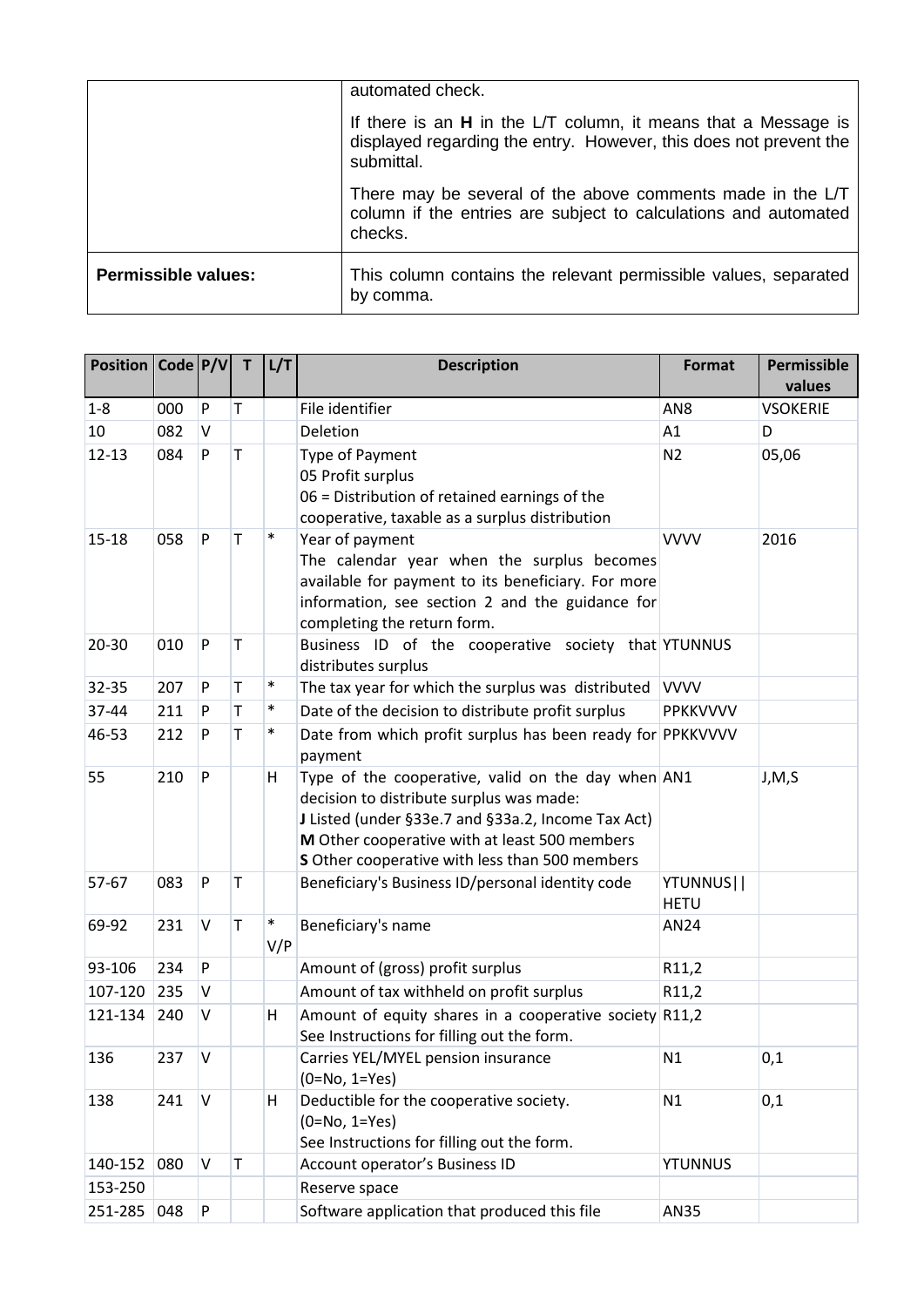| $ 287-300 $ | 198 |   | Send Date and Time $-$ populated by the service DDMMYYYY |               |  |
|-------------|-----|---|----------------------------------------------------------|---------------|--|
|             |     |   | provider                                                 | <b>HHMMSS</b> |  |
|             | 999 | D | Final identifier                                         | N8            |  |

### <span id="page-4-0"></span>**8 AUTOMATED CHECK PROCESSES**

| New/<br>Chan<br>ged | Code                     | <b>Description of Calc. Rule / Check</b>                                                                                                                                                                                                                                                                                                                            |
|---------------------|--------------------------|---------------------------------------------------------------------------------------------------------------------------------------------------------------------------------------------------------------------------------------------------------------------------------------------------------------------------------------------------------------------|
|                     | 207<br>058<br>211<br>212 | Invalid input: The tax year for which the surplus is distributed (207) must be<br>same as or earlier than Year of payment (058), Date of decision to distribute<br>surplus (211) and Date from which profit surplus has been ready for payment<br>(212).                                                                                                            |
|                     |                          | Error message:<br>#1062; Invalid input: The tax year for which the surplus is distributed (207)<br>must be the same year as the Year of payment (058) or an earlier year, and it<br>must also be the same or an earlier year in relation to Date of decision to<br>distribute surplus (211) and Date from which profit surplus has been ready for<br>payment (212). |
|                     | 211<br>212               | Invalid input: You must enter the same or earlier Date of decision to distribute<br>surplus (211) as the Date when the surplus has been ready for payment (212).                                                                                                                                                                                                    |
|                     |                          | Error message:<br>#1063; Invalid input: You must enter the same or earlier Date of the decision to<br>distribute surplus (211) as the Date when the surplus has been ready for<br>payment (212).                                                                                                                                                                    |
| U                   | 231<br>083               | Beneficiary's name (231) is a mandatory field because there is a dummy<br>identity code in the Personal ID or Business ID (083) field.                                                                                                                                                                                                                              |
|                     |                          | Error message:<br>#1060; Beneficiary's name (231) is a mandatory field because you have<br>entered a dummy identity code in the Personal ID or Business ID (083) field.                                                                                                                                                                                             |

## <span id="page-4-1"></span>**9 MESSAGES**

| New/<br>Chan<br>ged | Code              | <b>Description of Calc. Rule / Check</b>                                                                                                                                                                                                                                                                                                                                                                                                                                                                                                                                           |
|---------------------|-------------------|------------------------------------------------------------------------------------------------------------------------------------------------------------------------------------------------------------------------------------------------------------------------------------------------------------------------------------------------------------------------------------------------------------------------------------------------------------------------------------------------------------------------------------------------------------------------------------|
| U                   | 210<br>240<br>241 | This message appears if 'S' is the value of Type of cooperative (210) but<br>Amount of equity shares in the cooperative (240) or Deductible for the<br>cooperative (0=No, 1=Yes) (241) are not populated.<br>The message text is the following:<br>#1061:<br>Cooperatives that are not Listed and have fewer than 500 members (the value<br>of Cooperative Type (210) is S) must report the amount booked as equity at<br>the end of the previous accounting period. However, this information is not<br>mandatory if the surplus distribution is a tax-deductible expense for the |
|                     |                   | cooperative or if the beneficiary is a corporate entity or a benefit under joint<br>administration. See Instructions for filling out the form.                                                                                                                                                                                                                                                                                                                                                                                                                                     |

#### <span id="page-4-2"></span>**10 EXAMPLE**

This example represents a VSOKERIE filing created by the TestiAccounting Pro software application (048) — an itemization of a beneficiary who receives surplus.